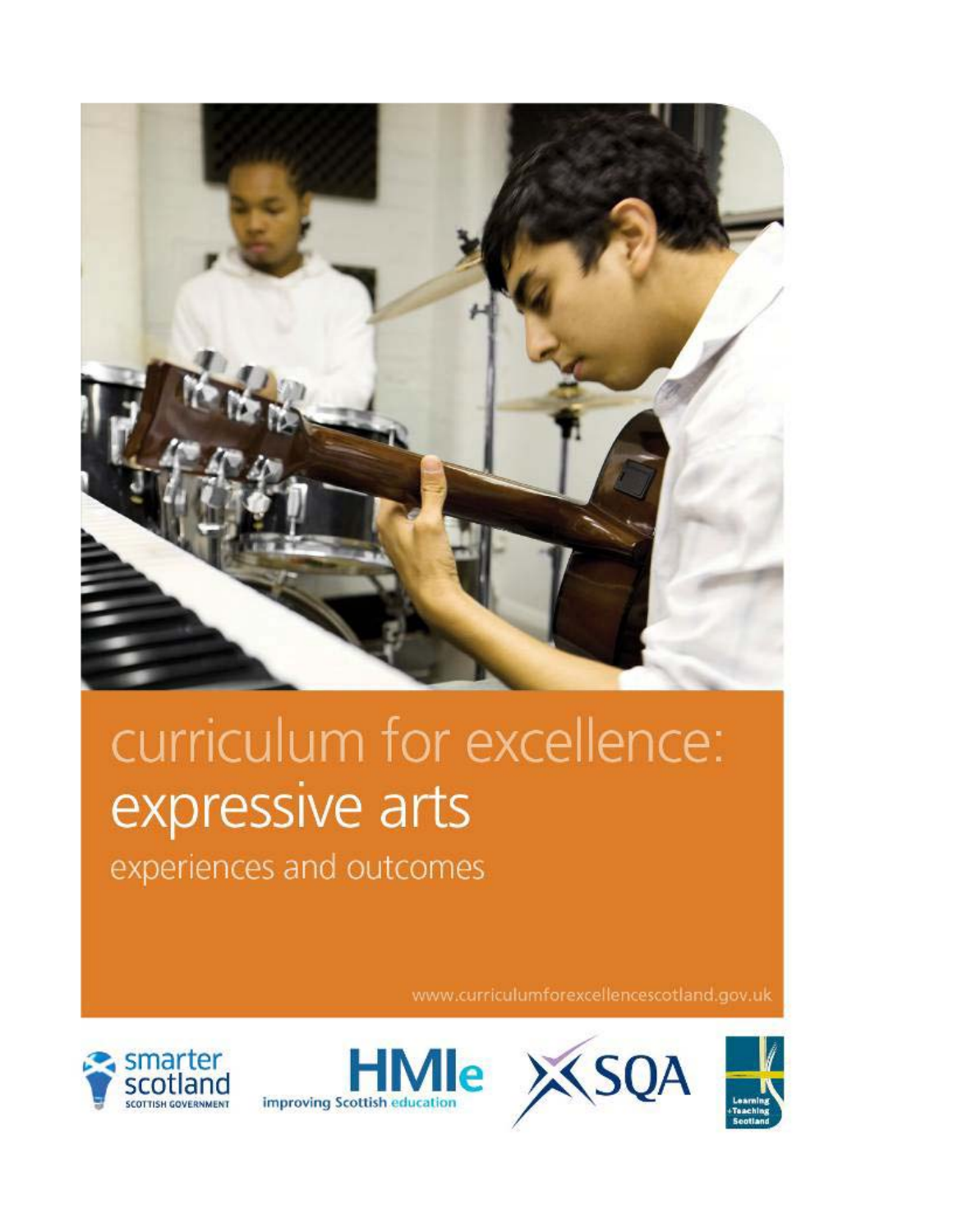# **Expressive arts Experiences and outcomes**

Experiences in the expressive arts involve creating and presenting and are practical and experiential. Evaluating and appreciating are used to enhance enjoyment and develop knowledge and understanding.

#### **My learning in, through and about the expressive arts:**

- enables me to experience the inspiration and power of the arts
- recognises and nurtures my creative and aesthetic talents
- allows me to develop skills and techniques that are relevant to specific art forms and across the four capacities
- provides opportunities for me to deepen my understanding of culture in Scotland and the wider world
- is enhanced and enriched through partnerships with professional arts companies, creative adults and cultural organisations.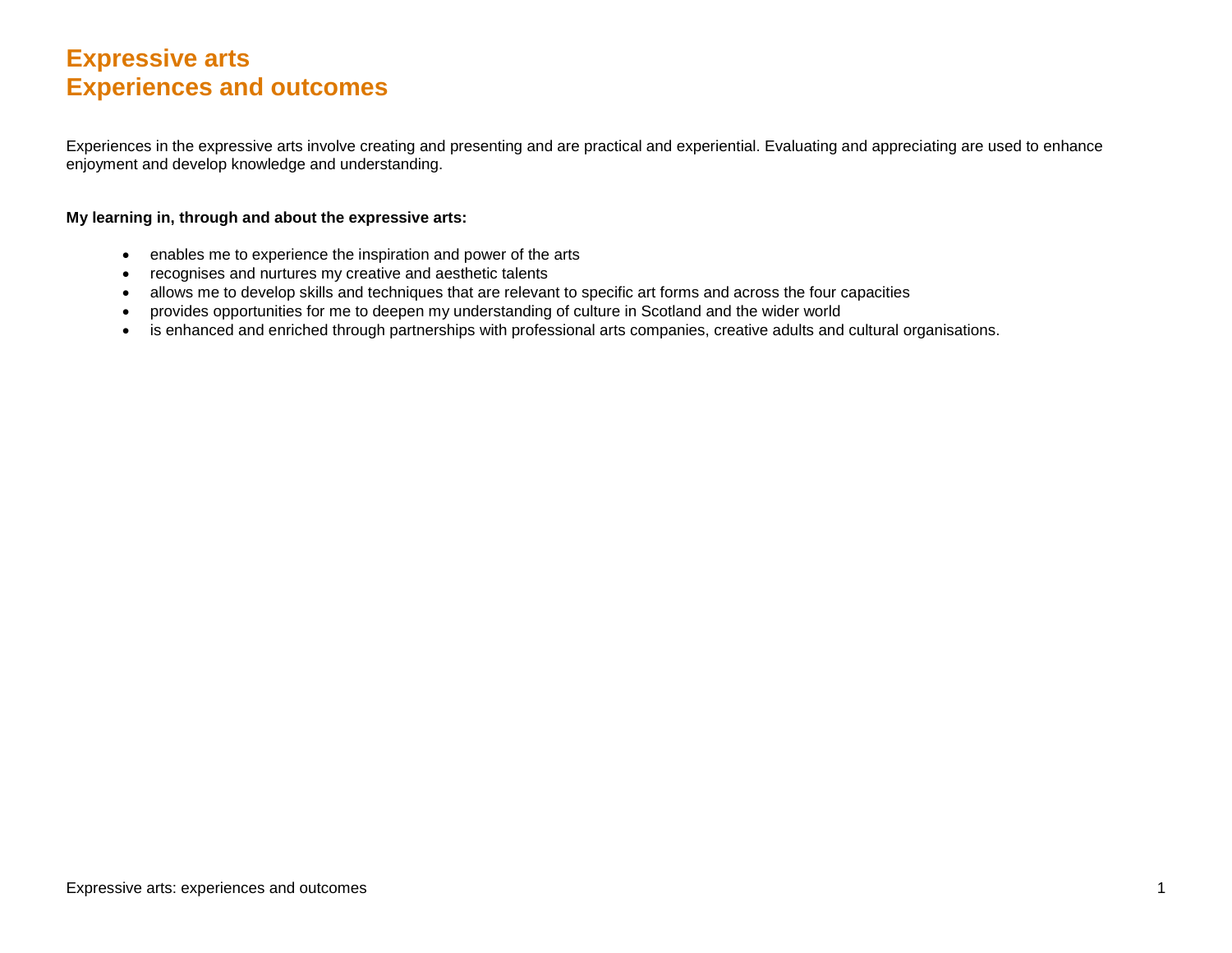## <span id="page-2-0"></span>**Participation in performances and presentations**

All aspects of learning in expressive arts include opportunities to present and perform, for example through preparation of artwork for display, presentation of a short improvised drama to members of the class or performance of dance or music to parents or in the community. At third level, as a culmination of learning within their broad general education each young person should have the opportunity to contribute to a significant presentation (such as an exhibition) or performance in at least one area of the expressive arts.

| <b>Early</b>         | <b>First</b>                                                                                                                                                        | <b>Second</b>                     | <b>Third</b>                                                                                                                                                                                                                                                                                                                                              | <b>Fourth</b>                                                                                                                                       |
|----------------------|---------------------------------------------------------------------------------------------------------------------------------------------------------------------|-----------------------------------|-----------------------------------------------------------------------------------------------------------------------------------------------------------------------------------------------------------------------------------------------------------------------------------------------------------------------------------------------------------|-----------------------------------------------------------------------------------------------------------------------------------------------------|
| $\boxed{\textbf{f}}$ | I have experienced the energy and excitement of presenting/performing for audiences and<br>being part of an audience for other people's presentations/performances. | EXA 0-01a / EXA 1-01a / EXA 2-01a | I have used the skills I have<br>developed in the expressive<br>arts to contribute to a public<br>presentation/performance.<br>EXA 3-01a $^1$<br>$\boxed{\textbf{f}}$<br>I have experienced the<br>energy and excitement of<br>being part of an audience for<br>other people's<br>presentations/performances.<br>$\boxed{\textbf{f}}$<br><b>EXA 3-01b</b> | I have experienced the<br>energy and excitement of<br>presenting/performing for<br>different audiences.<br>$\boxed{\textbf{f}}$<br><b>EXA 4-01a</b> |

 $1$  Participation in this experience should occur in at least one area of the expressive arts. According to the context this will be either a performance or a presentation.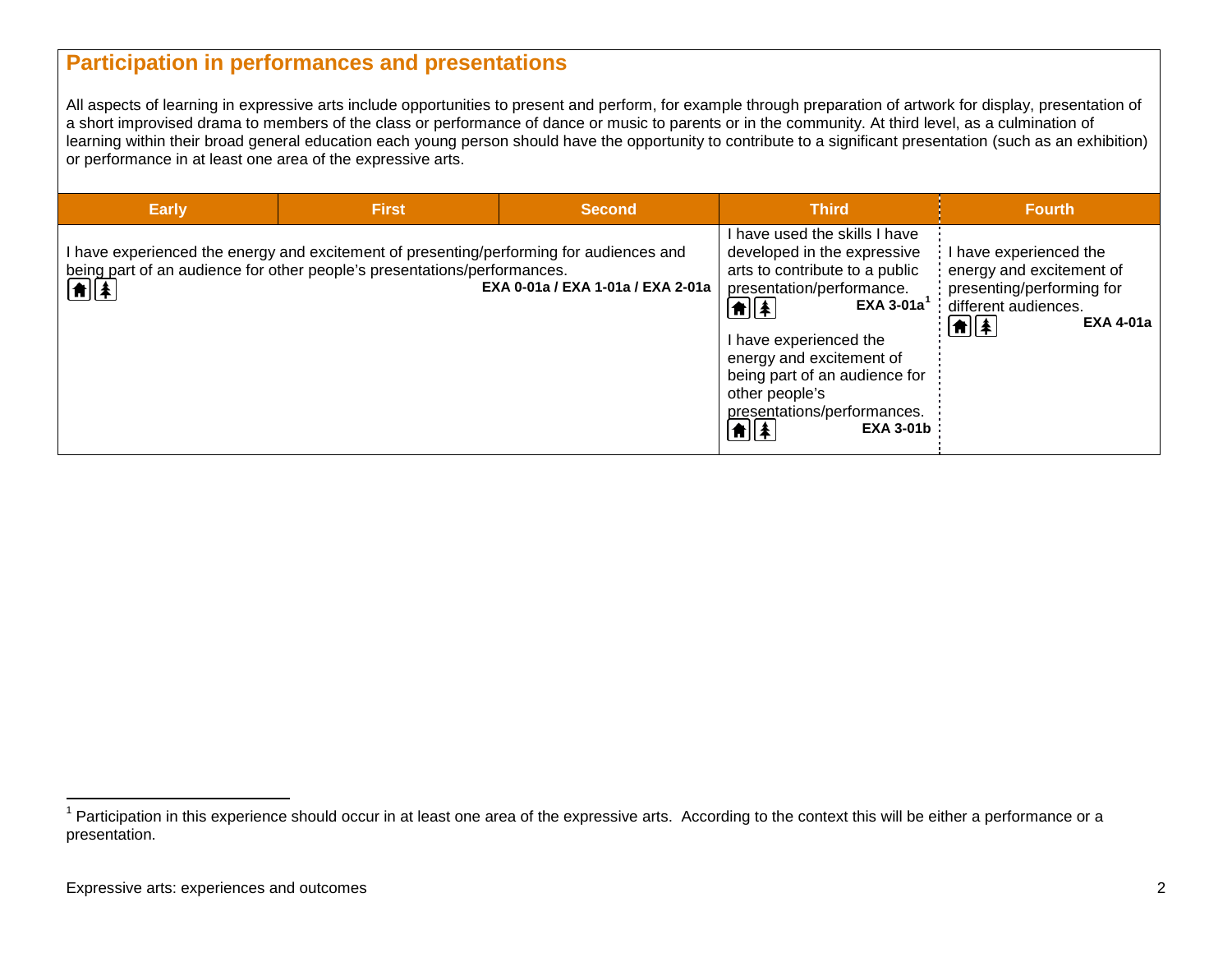# **Art and design**

Through art and design, learners have rich opportunities to be creative and to experience inspiration and enjoyment. They explore a wide range of two- and three-dimensional media and technologies through practical activities, and create, express, and communicate ideas. Their studies of the works of artists and designers enhance their enjoyment and deepen their knowledge and understanding.

| <b>Early</b>                                                                                                                              | <b>First</b>                                                                                                                                                                                                                                           | <b>Second</b>                                                                                                                                                                                                        | <b>Third</b>                                                                                                                                                                                                        | <b>Fourth</b>                                                                                                                                                                                                                                                                                                                                      |
|-------------------------------------------------------------------------------------------------------------------------------------------|--------------------------------------------------------------------------------------------------------------------------------------------------------------------------------------------------------------------------------------------------------|----------------------------------------------------------------------------------------------------------------------------------------------------------------------------------------------------------------------|---------------------------------------------------------------------------------------------------------------------------------------------------------------------------------------------------------------------|----------------------------------------------------------------------------------------------------------------------------------------------------------------------------------------------------------------------------------------------------------------------------------------------------------------------------------------------------|
| I have the freedom to<br>discover and choose ways to<br>create images and objects<br>using a variety of materials.<br><b>EXA 0-02a</b>    | I have the opportunity to<br>choose and explore a range<br>of media and technologies to<br>create images and objects,<br>discovering their effects and<br>suitability for specific tasks.<br><b>EXA 1-02a</b><br>$  \hat{\bm{\pi}}  \hat{\bm{\ast}}  $ | I have the opportunity to<br>choose and explore an<br>extended range of media and<br>technologies to create<br>images and objects,<br>comparing and combining<br>them for specific tasks.<br><b>EXA 2-02a</b><br>1 1 | I have experimented with a<br>range of media and<br>technologies to create<br>images and objects, using<br>my understanding of their<br>properties.<br><b>EXA 3-02a</b><br>$ \spadesuit $ $\spadesuit$ $ $          | I have continued to<br>experiment with a range of<br>media and technologies,<br>handling them with control<br>and assurance to create<br>images and objects. I can<br>apply my understanding of<br>the properties of media and<br>of techniques to specific<br>tasks.<br><b>EXA 4-02a</b><br>$  \hat{\mathbf{f}}  $                                |
|                                                                                                                                           | I can create and present<br>work using the visual<br>elements of line, shape,<br>form, colour, tone, pattern<br>and texture.<br><b>EXA 1-03a</b><br>$\left  \hat{\bm{\pi}} \right  \left  \hat{\bm{z}} \right $                                        | I can create and present<br>work that shows developing<br>skill in using the visual<br>elements and concepts.<br><b>EXA 2-03a</b><br>$\left  \mathbf{f} \right $                                                     | I can use and combine the<br>visual elements and<br>concepts to convey ideas,<br>thoughts and feelings in<br>expressive and design work.<br><b>EXA 3-03a</b><br>$\left  \pmb{\hat{\pi}} \right $ $\pmb{\hat{\ast}}$ | I can use the visual elements<br>and concepts with sensitivity<br>to express qualities and<br>relationships and convey<br>information, thoughts and<br>feelings. I can use my skills<br>and creativity to generate<br>original ideas in my<br>expressive and design work.<br><b>EXA 4-03a</b><br>$ \pmb{\hat{\textbf{n}}} \pmb{\hat{\textbf{x}}} $ |
| I can create a range of visual information through observing<br>and recording from my experiences across the curriculum.<br><b>A</b>    4 | EXA 0-04a/ EXA 1-04a                                                                                                                                                                                                                                   | Through observing and<br>recording from my<br>experiences across the<br>curriculum, I can create<br>images and objects which<br>show my awareness and<br>recognition of detail.<br><b>EXA 2-04a</b><br>Ħ             | Through observing and<br>recording, I can create<br>material that shows accuracy<br>of representation.<br><b>EXA 3-04a</b><br>$\left  \mathbf{\hat{m}} \right  \left  \mathbf{\hat{m}} \right $                     | Through creating a range of<br>reference material, I can<br>demonstrate my skills of<br>observing and recording and<br>apply them to work in other<br>areas of the curriculum.<br><b>EXA 4-04a</b><br>★∥≢                                                                                                                                          |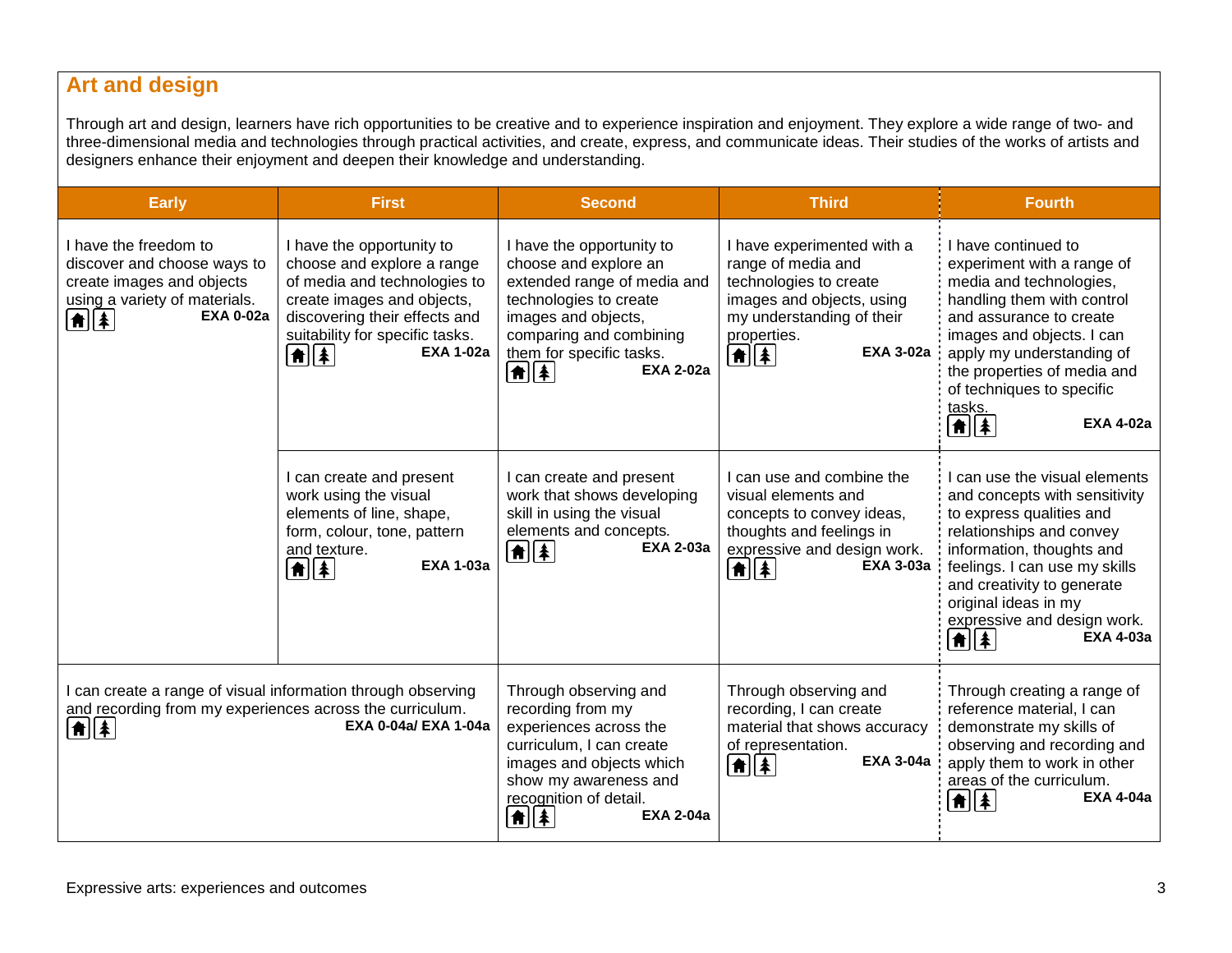| <b>Art and design (continued)</b>                                                                                                                                                                                                                                                                                                  |                                                                                                                                                                                         |                                                                                                                                                                                                                                    |                                                                                                                                                                                                                                                                          |                                                                                                                                                                                                  |
|------------------------------------------------------------------------------------------------------------------------------------------------------------------------------------------------------------------------------------------------------------------------------------------------------------------------------------|-----------------------------------------------------------------------------------------------------------------------------------------------------------------------------------------|------------------------------------------------------------------------------------------------------------------------------------------------------------------------------------------------------------------------------------|--------------------------------------------------------------------------------------------------------------------------------------------------------------------------------------------------------------------------------------------------------------------------|--------------------------------------------------------------------------------------------------------------------------------------------------------------------------------------------------|
| <b>Early</b>                                                                                                                                                                                                                                                                                                                       | <b>First</b>                                                                                                                                                                            | <b>Second</b>                                                                                                                                                                                                                      | <b>Third</b>                                                                                                                                                                                                                                                             | <b>Fourth</b>                                                                                                                                                                                    |
| Inspired by a range of stimuli, I can express and communicate my ideas, thoughts and<br>feelings through activities within art and design.<br>EXA 0-05a / EXA 1-05a / EXA 2-05a<br> #  ‡                                                                                                                                           |                                                                                                                                                                                         |                                                                                                                                                                                                                                    | Having chosen personal<br>themes and developed my<br>own ideas from a range of<br>stimuli, I can express and<br>communicate my ideas,<br>thoughts and feelings<br>through 2D and 3D work.<br><b>EXA 4-05a</b><br>$\left  \mathbf{f} \right $ $\left  \mathbf{f} \right $ |                                                                                                                                                                                                  |
| Working on my own and with<br>others, I use my curiosity and<br>imagination to solve design<br>problems.<br><b>EXA 0-06a</b><br>$ \pmb{\hat{\textbf{n}}} \pmb{\hat{\textbf{x}}} $                                                                                                                                                  | I can use exploration and<br>imagination to solve design<br>problems related to real-life<br>situations.<br><b>EXA 1-06a</b><br>$\left  \mathbf{f} \right $ $\left  \mathbf{f} \right $ | I can develop and<br>communicate my ideas,<br>demonstrating imagination<br>and presenting at least one<br>possible solution to a design<br>problem.<br><b>EXA 2-06a</b><br>$\left  \mathbf{f} \right $ $\left  \mathbf{f} \right $ | While working through a<br>design process in response<br>to a design brief, I can<br>develop and communicate<br>imaginative design solutions.<br><b>EXA 3-06a</b><br>$\left  \mathbf{f} \right $ $\left  \mathbf{f} \right $                                             | By working through a design<br>process in response to a<br>design brief, I can develop<br>and communicate<br>imaginative and original<br>design solutions.<br><b>EXA 4-06a</b><br> A  ‡          |
| can respond to the work of artists and designers by discussing my thoughts and feelings. I can give and accept constructive<br>comment on my own and others' work.<br>EXA 0-07a / EXA 1-07a / EXA 2-07a/ EXA 3-07a<br>$\left[ \text{\ensuremath{\mathsf{A}}} \right] \hspace{-0.1cm}\left[ \text{\ensuremath{\mathsf{A}}} \right]$ |                                                                                                                                                                                         |                                                                                                                                                                                                                                    |                                                                                                                                                                                                                                                                          | I can analyse art and design<br>techniques, processes and<br>concepts, make informed<br>judgements and express<br>considered opinions on my<br>own and others' work.<br><b>EXA 4-07a</b><br>11 4 |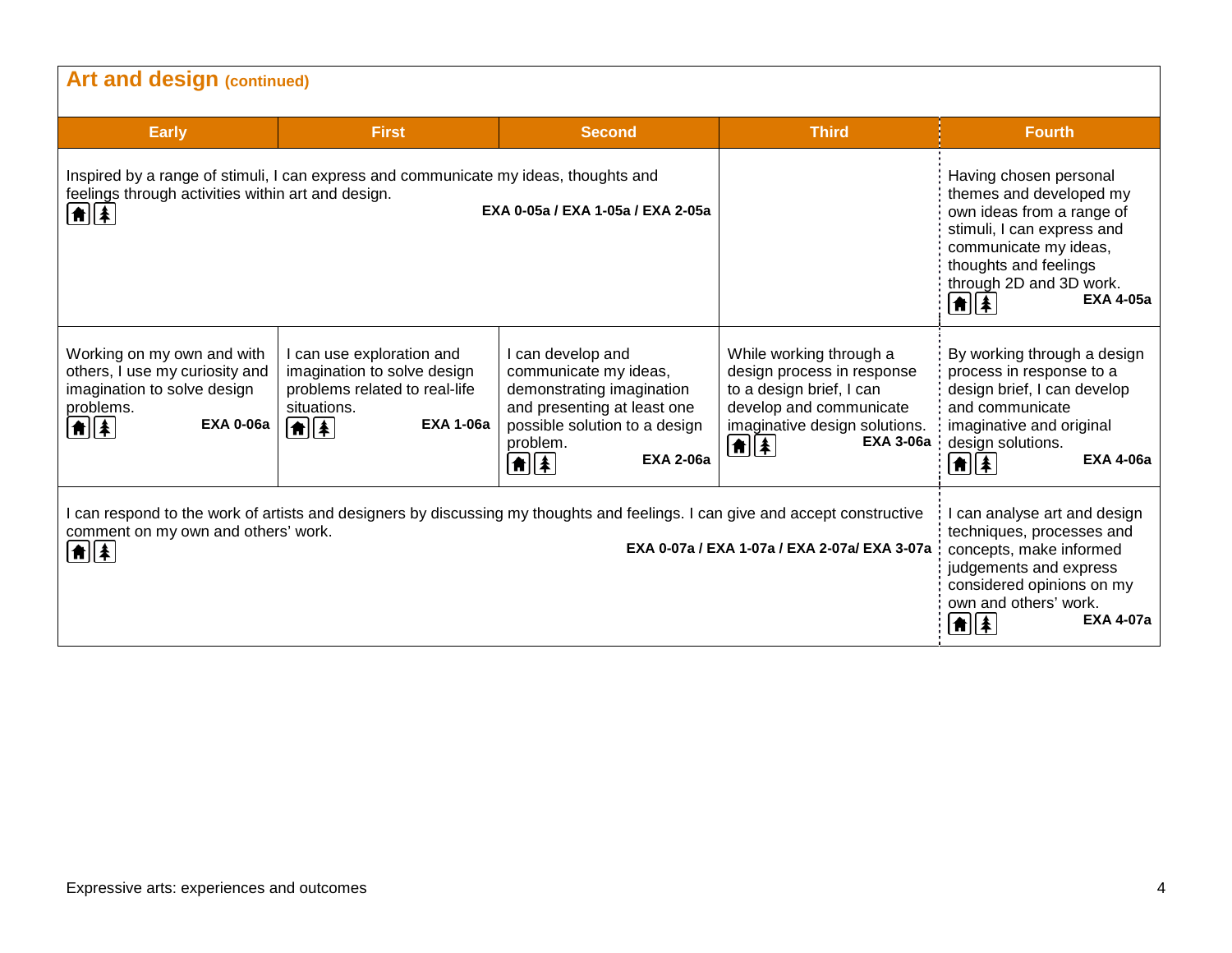## **Dance**

Through dance, learners have rich opportunities to be creative and to experience inspiration and enjoyment. Creating and performing will be the core activities for all learners, and taking part in dance contributes to their physical education and physical activity. Learners develop their technical skills and the quality of their movement, and use their imagination and skills to create and choreograph dance sequences. They further develop their knowledge and understanding and their capacity to enjoy dance through evaluating performances and commenting on their work and the work of others.

| <b>Early</b>                                                                                                                                                         | <b>First</b>                                                                                                                                                                                                                    | <b>Second</b>                                                                                                                                                                                                                                            | <b>Third</b>                                                                                                                                   | <b>Fourth</b>                                                                                                                                                                                                                                                                                                                                                                                                                                                     |
|----------------------------------------------------------------------------------------------------------------------------------------------------------------------|---------------------------------------------------------------------------------------------------------------------------------------------------------------------------------------------------------------------------------|----------------------------------------------------------------------------------------------------------------------------------------------------------------------------------------------------------------------------------------------------------|------------------------------------------------------------------------------------------------------------------------------------------------|-------------------------------------------------------------------------------------------------------------------------------------------------------------------------------------------------------------------------------------------------------------------------------------------------------------------------------------------------------------------------------------------------------------------------------------------------------------------|
| I have the opportunity and<br>freedom to choose and<br>explore ways that I can move<br>rhythmically, expressively<br>and playfully.<br><b>EXA 0-08a</b><br><b>AI</b> | l enjoy creating short dance<br>sequences, using travel, turn,<br>jump, gesture, pause and<br>fall, within safe practice.<br><b>EXA 1-08a</b><br>$\left  \boldsymbol{\hat{\textbf{m}}} \right $ $\boldsymbol{\hat{\textbf{A}}}$ | I can explore and choose<br>movements to create and<br>present dance, developing<br>my skills and techniques.<br><b>EXA 2-08a</b><br>$\left[ \text{\ensuremath{\widehat{\pi}}} \right] \hspace{-0.1cm} \left[ \text{\ensuremath{\widehat{\pi}}} \right]$ | I have created and taken part<br>in dance from a range of<br>styles and cultures.<br><b>EXA 3-08a</b><br>$\boxed{\uparrow}$ $\boxed{\uparrow}$ | can apply my performance<br>skills to dance with accuracy,<br>control, body awareness,<br>sensitivity and movement<br>flow. I can communicate my<br>artistic intention and take<br>account of different audience<br>groups.<br>$\left  \mathbf{f} \right $ $\left  \mathbf{f} \right $<br><b>EXA 4-08a</b><br>I can apply theatre arts<br>technology to add excitement<br>and drama to performances.<br><b>EXA 4-08b</b><br>$  \hat{\bm{\pi}}  \hat{\bm{\ast}}  $ |
| work in dance.<br><b>A</b>    ‡                                                                                                                                      | Inspired by a range of stimuli, I can express my ideas, thoughts and feelings through creative                                                                                                                                  | EXA 0-09a / EXA 1-09a / EXA 2-09a                                                                                                                                                                                                                        |                                                                                                                                                | l can select ideas from a<br>range of stimuli to<br>choreograph dance motifs in<br>creative ways.<br><b>EXA 4-09a</b><br>$\left  \textbf{f} \right  \left  \textbf{f} \right $                                                                                                                                                                                                                                                                                    |
| I have opportunities to enjoy<br>taking part in dance<br>experiences.<br><b>EXA 0-10a</b>                                                                            | I am becoming aware of<br>different features of dance<br>and can practise and perform<br>steps, formations and short<br>dance.<br><b>EXA 1-10a</b><br>$   \cdot   $                                                             | I have taken part in dance<br>from a range of styles and<br>cultures, demonstrating my<br>awareness of the dance<br>features.<br><b>EXA 2-10a</b><br> 侖  衤                                                                                               |                                                                                                                                                | I can participate in dance<br>styles and activities which<br>challenge and extend my<br>repertoire of movement and<br>my knowledge of the styles<br>and cultures of dance.<br><b>EXA 4-10a</b><br>$  \hat{\mathbf{n}}  \hat{\mathbf{z}}  $                                                                                                                                                                                                                        |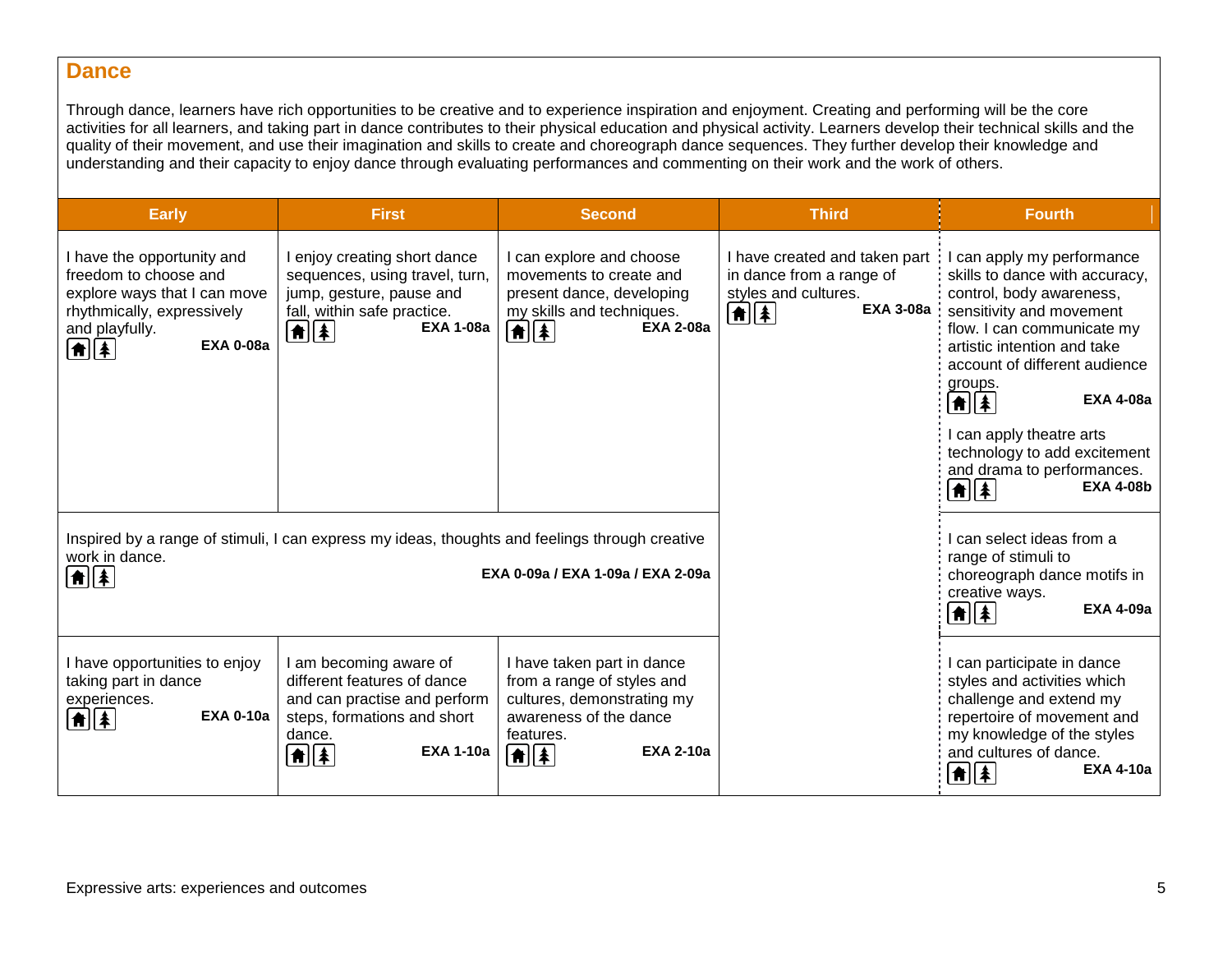| Dance (continued)                                           |              |                                                                                                                     |                                                                         |                                                                                                                                                    |
|-------------------------------------------------------------|--------------|---------------------------------------------------------------------------------------------------------------------|-------------------------------------------------------------------------|----------------------------------------------------------------------------------------------------------------------------------------------------|
| <b>Early</b>                                                | <b>First</b> | <b>Second</b>                                                                                                       | <b>Third</b>                                                            | <b>Fourth</b>                                                                                                                                      |
| comment on my own and others' work.<br>$\boxed{\textbf{f}}$ |              | I can respond to the experience of dance by discussing my thoughts and feelings. I can give and accept constructive | EXA 0-11a / EXA 1-11a / EXA 2-11a / EXA 3-11a   informed judgements and | I can analyse technical<br>aspects of dance, make<br>express personal opinions on<br>my own and others' work.<br><b>EXA 4-11a</b><br>$\frac{1}{2}$ |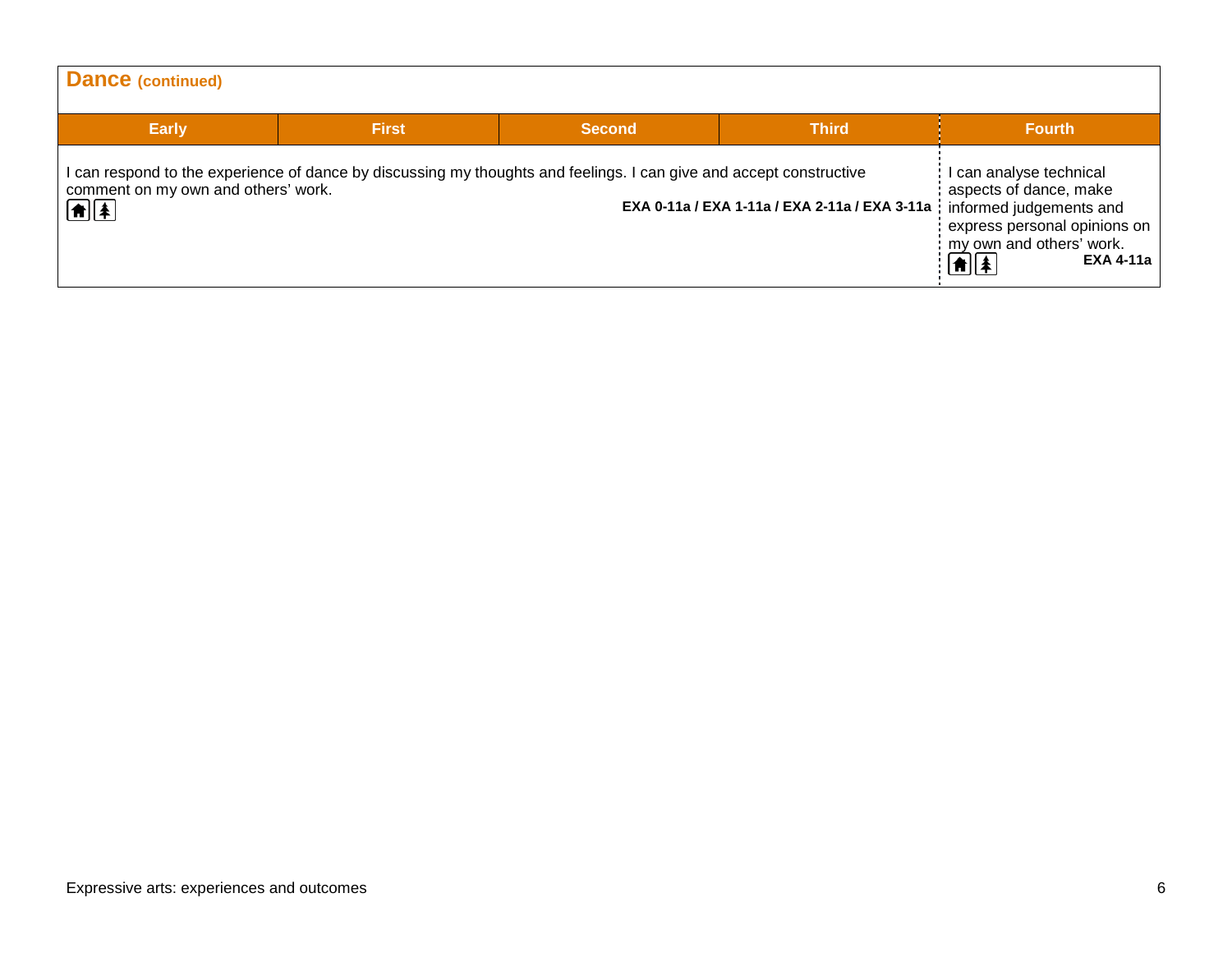## **Drama**

Through drama, learners have rich opportunities to be creative and to experience inspiration and enjoyment. Creating and presenting are prominent activities for all learners. Their acting and presenting skills are developed through participating in scripted or improvised drama. Exploring real and imaginary situations helps learners to understand and share their world. They develop their capacity to enjoy drama and their knowledge and understanding through evaluating technical aspects and scripts, and commenting on their work and the work of others.

| <b>Early</b>                                                                                                                                                                                                 | <b>First</b>                                                                                                                                     | <b>Second</b>                                                                                                                                                                                         | <b>Third</b>                                                                                                                                                               | <b>Fourth</b>                                                                                                                                                                                                                                                      |
|--------------------------------------------------------------------------------------------------------------------------------------------------------------------------------------------------------------|--------------------------------------------------------------------------------------------------------------------------------------------------|-------------------------------------------------------------------------------------------------------------------------------------------------------------------------------------------------------|----------------------------------------------------------------------------------------------------------------------------------------------------------------------------|--------------------------------------------------------------------------------------------------------------------------------------------------------------------------------------------------------------------------------------------------------------------|
| I have the freedom to choose<br>and explore how I can use<br>my voice, movement, and<br>expression in role play and<br>drama.<br><b>EXA 0-12a</b><br>$\left[ \textbf{f} \right]$ $\left[ \textbf{f} \right]$ | enjoy creating, choosing<br>and accepting roles, using<br>movement, expression and<br>voice.<br><b>EXA 1-12a</b><br>$\left[ \frac{1}{2} \right]$ | can create, adapt and<br>sustain different roles,<br>experimenting with<br>movement, expression and<br>voice and using theatre arts<br>technology.<br><b>EXA 2-12a</b><br>$\left  \mathbf{f} \right $ | I can create, develop and<br>sustain a realistic or stylised<br>character through the use of<br>voice, movement and<br>language.<br><b>EXA 3-12a</b><br>$\boxed{\uparrow}$ | I can demonstrate sensitivity,<br>precision and depth in the<br>portrayal of a character,<br>conveying relationships and<br>situations in a variety of<br>settings and to different<br>audiences.<br><b>EXA 4-12a</b><br> A  ‡                                     |
| Inspired by a range of stimuli, I can express and communicate my ideas, thoughts and<br>feelings through drama.<br>EXA 0-13a / EXA 1-13a / EXA 2-13a                                                         |                                                                                                                                                  |                                                                                                                                                                                                       |                                                                                                                                                                            | In response to a variety of<br>stimuli, I can use my<br>understanding of<br>characterisation to create<br>characters using different<br>approaches, making use of<br>voice, movement and<br>language. I can present my<br>work to an audience.<br><b>EXA 4-13a</b> |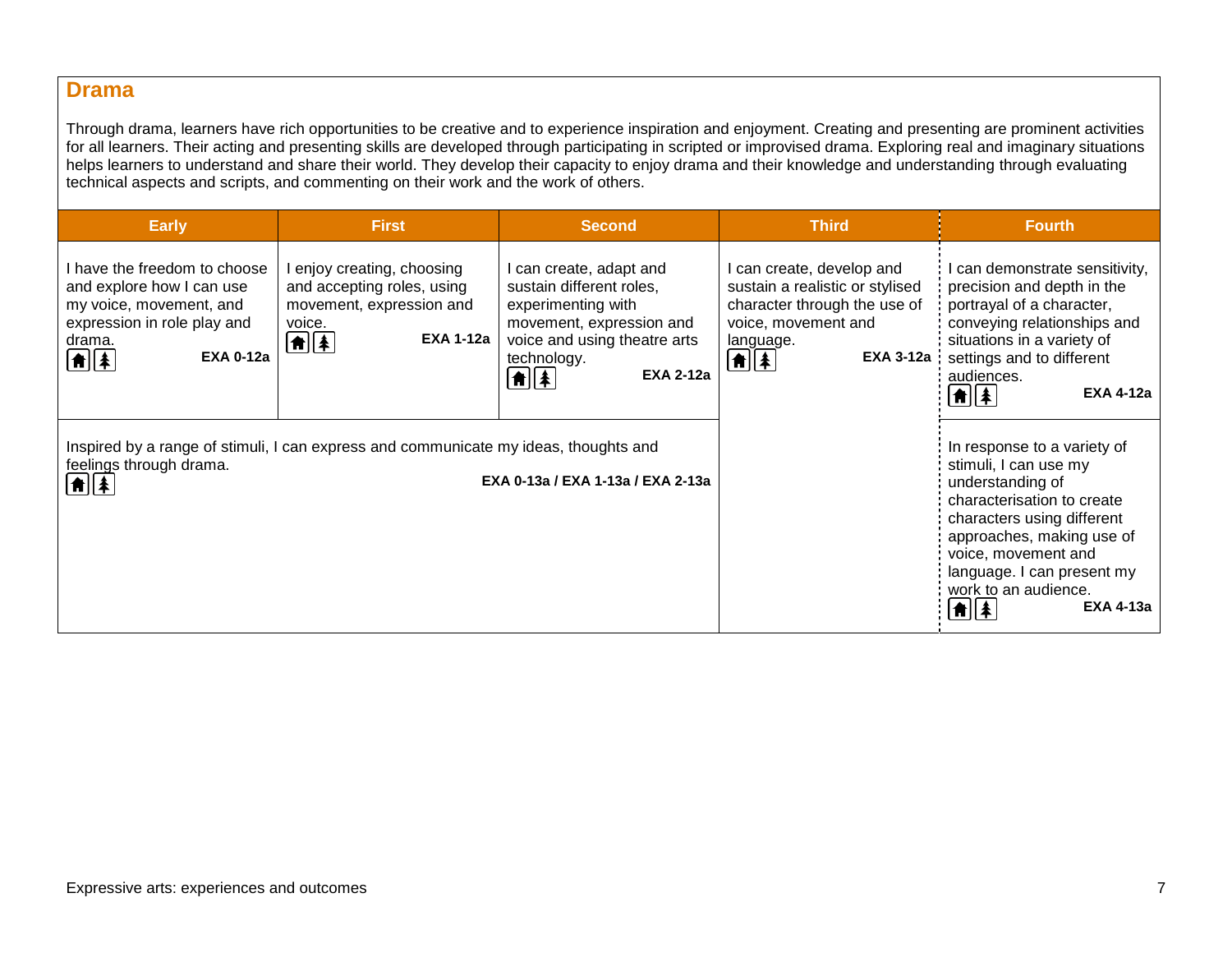| <b>Drama</b> (continued)                                                                                                                                                                          |                                                                                                                                                                                                                                      |                                                                                                                                                                                         |                                                                                                                                                                                 |                                                                                                                                                                                                                                                                                                                                                                                                                                                    |
|---------------------------------------------------------------------------------------------------------------------------------------------------------------------------------------------------|--------------------------------------------------------------------------------------------------------------------------------------------------------------------------------------------------------------------------------------|-----------------------------------------------------------------------------------------------------------------------------------------------------------------------------------------|---------------------------------------------------------------------------------------------------------------------------------------------------------------------------------|----------------------------------------------------------------------------------------------------------------------------------------------------------------------------------------------------------------------------------------------------------------------------------------------------------------------------------------------------------------------------------------------------------------------------------------------------|
| <b>Early</b>                                                                                                                                                                                      | <b>First</b>                                                                                                                                                                                                                         | <b>Second</b>                                                                                                                                                                           | <b>Third</b>                                                                                                                                                                    | <b>Fourth</b>                                                                                                                                                                                                                                                                                                                                                                                                                                      |
| I use drama to explore real<br>and imaginary situations,<br>helping me to understand my<br>world.<br><b>EXA 0-14a</b><br>$\bigcirc$ $\bigcirc$                                                    | I have developed confidence<br>and skills in creating and<br>presenting drama which<br>explores real and imaginary<br>situations, using<br>improvisation and script.<br><b>EXA 1-14a</b><br>$  \hat{\mathbf{n}}  \hat{\mathbf{x}}  $ | I have created and presented<br>scripted or improvised<br>drama, beginning to take<br>account of audience and<br>atmosphere.<br><b>EXA 2-14a</b><br>$\boxed{\bullet}$ $\boxed{\bullet}$ | Having developed ideas from<br>a range of stimuli, I can<br>contribute to devising,<br>rehearsing and presenting<br>drama or scripts.<br><b>EXA 3-14a</b><br>$\boxed{\uparrow}$ | Having had opportunities to<br>lead negotiation and decision<br>making, I can work on my<br>own and with others to<br>devise, rehearse and refine<br>dramas and scripts.<br><b>EXA 4-14a</b><br>$\left[\textcolor{red}{\pmb{\hat{\pi}}}\right]\left[\textcolor{red}{\pmb{\hat{\pi}}}\right]$<br>can use theatre arts<br>technology to enhance<br>tension, mood and<br>atmosphere in drama work.<br><b>EXA 4-14b</b><br>$\left  \mathbf{f} \right $ |
| I can respond to the experience of drama by discussing my thoughts and feelings. I can give and accept constructive<br>comment on my own and others' work.<br>$\boxed{\bullet}$ $\boxed{\bullet}$ | l can analyse technical<br>aspects of drama and scripts,<br>make informed judgments<br>and express considered<br>opinions on my own and<br>others' work.<br><b>EXA 4-15a</b><br>★∥↑                                                  |                                                                                                                                                                                         |                                                                                                                                                                                 |                                                                                                                                                                                                                                                                                                                                                                                                                                                    |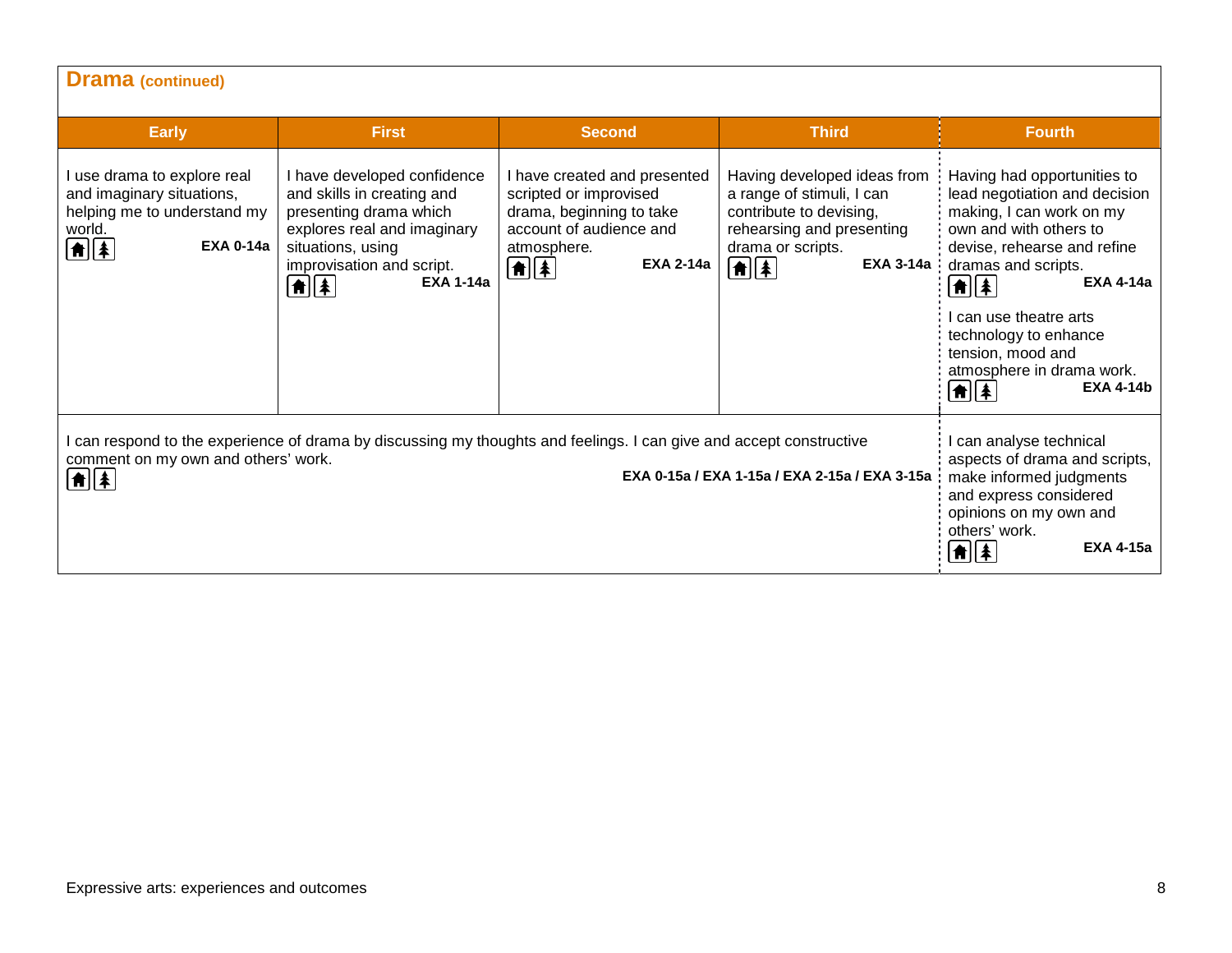# **Music**

Through music, learners have rich opportunities to be creative and to experience inspiration and enjoyment. Performing and creating music will be the prominent activities for all learners. Through these activities they develop their vocal and instrumental skills, explore sounds and musical concepts, and use their imagination and skills to create musical ideas and compositions. They can further develop their understanding and capacity to enjoy music through listening to musical performances and commenting on them. They use ICT to realise or enhance their composition and performance, and to promote their understanding of how music works.

| <b>Early</b>                                                                                                                                                                                                                                         | <b>First</b>                                                                                                                                                                                                                              | <b>Second</b>                                                                                                                                                                                                       | <b>Third</b>                                                                                                                                                                                                                                            | <b>Fourth</b>                                                                                                                                                                                                                                                                                                                                                 |
|------------------------------------------------------------------------------------------------------------------------------------------------------------------------------------------------------------------------------------------------------|-------------------------------------------------------------------------------------------------------------------------------------------------------------------------------------------------------------------------------------------|---------------------------------------------------------------------------------------------------------------------------------------------------------------------------------------------------------------------|---------------------------------------------------------------------------------------------------------------------------------------------------------------------------------------------------------------------------------------------------------|---------------------------------------------------------------------------------------------------------------------------------------------------------------------------------------------------------------------------------------------------------------------------------------------------------------------------------------------------------------|
| I enjoy singing and playing<br>along to music of different<br>styles and cultures.<br><b>EXA 0-16a</b><br>$  \hat{\mathbf{n}}  \hat{\mathbf{z}}  $                                                                                                   | I can sing and play music<br>from other styles and<br>cultures, showing growing<br>confidence and skill while<br>learning about musical<br>notation and performance<br>directions.<br><b>EXA 1-16a</b><br>$ \spadesuit $ $\spadesuit$ $ $ | I can sing and play music<br>from a range of styles and<br>cultures, showing skill and<br>using performance<br>directions, and/or musical<br>notation.<br><b>EXA 2-16a</b><br>$\boxed{\uparrow}$ $\boxed{\uparrow}$ | I can sing and/or play music<br>from a range of styles and<br>cultures and perform my<br>chosen music confidently<br>using performance<br>directions, musical notation<br>and/or playing by ear.<br><b>EXA 3-16a</b><br>$\left  \bm{\hat{\pi}} \right $ | I can give assured,<br>expressive and imaginative<br>performances of vocal and/or<br>instrumental music from a<br>wide range of styles and<br>cultures, using performance<br>directions, musical notation,<br>and/or playing by ear.<br><b>EXA 4-16a</b><br>$\left  \textbf{f} \right $ $\left  \textbf{f} \right $                                           |
| I have the freedom to use my<br>voice, musical instruments<br>and music technology to<br>discover and enjoy playing<br>with sound and rhythm.<br><b>EXA 0-17a</b><br>$\boxed{\textbf{f}}$                                                            | I can use my voice, musical<br>instruments and music<br>technology to discover and<br>enjoy playing with sound,<br>rhythm, pitch and dynamics.<br><b>EXA 1-17a</b><br>$\left  \mathbf{f} \right $                                         | I can use my voice, musical<br>instruments and music<br>technology to experiment<br>with sounds, pitch, melody,<br>rhythm, timbre and<br>dynamics.<br><b>EXA 2-17a</b><br>$  \hat{\mathbf{n}}  \hat{\mathbf{x}}  $  | I can use my voice, musical<br>instruments or music<br>technology to improvise or<br>compose with melody,<br>rhythm, harmony, timbre and<br>structure.<br><b>EXA 3-17a</b><br>$\left[ \textbf{f} \right]$ $\left[ \textbf{f} \right]$                   | I can use my chosen vocal<br>and/or instrumental skills to<br>improvise and compose,<br>showing developing style and<br>sophistication.<br><b>EXA 4-17a</b><br>$\boxed{\uparrow}$ $\boxed{\uparrow}$<br>can use music technology<br>to compose, record and<br>produce music and to<br>enhance performance.<br><b>EXA 4-17b</b><br>$\left  \mathbf{f} \right $ |
| Inspired by a range of stimuli, and working on my own and/or with others, I can express and<br>communicate my ideas, thoughts and feelings through musical activities.<br>EXA 0-18a / EXA 1-18a / EXA 2-18a<br>$  \hat{\bm{\pi}}  \hat{\bm{\ast}}  $ |                                                                                                                                                                                                                                           |                                                                                                                                                                                                                     |                                                                                                                                                                                                                                                         | Having developed my ideas<br>from a range of stimuli, I can<br>create and present<br>compositions using a broad<br>range of musical concepts<br>and ideas.<br><b>EXA 4-18a</b><br> A  ‡                                                                                                                                                                       |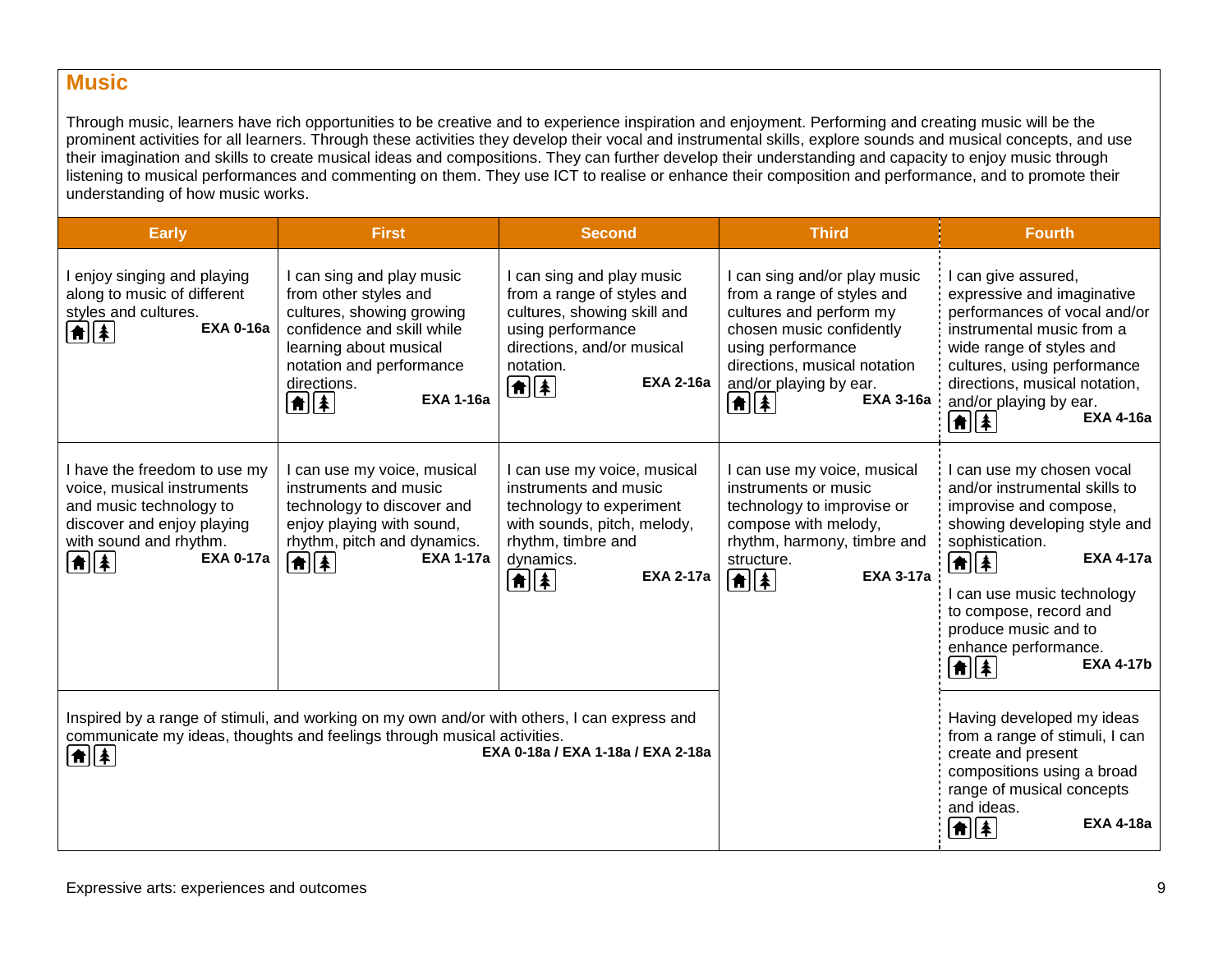| <b>Music (continued)</b>                                                                                                      |                                                                                                                                                                                                                                                 |                       |                                                                                                                                                                                                                                                          |                                                                                                                                                                                                                                                                                                                                                                                          |
|-------------------------------------------------------------------------------------------------------------------------------|-------------------------------------------------------------------------------------------------------------------------------------------------------------------------------------------------------------------------------------------------|-----------------------|----------------------------------------------------------------------------------------------------------------------------------------------------------------------------------------------------------------------------------------------------------|------------------------------------------------------------------------------------------------------------------------------------------------------------------------------------------------------------------------------------------------------------------------------------------------------------------------------------------------------------------------------------------|
| <b>Early</b>                                                                                                                  | <b>First</b>                                                                                                                                                                                                                                    | <b>Second</b>         | <b>Third</b>                                                                                                                                                                                                                                             | Fourth,                                                                                                                                                                                                                                                                                                                                                                                  |
| can respond to music by<br>describing my thoughts and<br>feelings about my own and<br>others' work.<br><b>EXA 0-19a</b><br>自主 | I have listened to a range of music and can respond by<br>discussing my thoughts and feelings. I can give and accept<br>constructive comment on my own and others' work.<br>$\left  \mathbf{\hat{n}} \right $ $\left  \mathbf{\hat{*}} \right $ | EXA 1-19a / EXA 2-19a | I have listened to a range of<br>music and can identify<br>features and concepts. I can<br>give constructive comments<br>on my own and others' work,<br>including the work of<br>professionals.<br>$\left  \hat{\mathbf{n}} \right $<br><b>EXA 3-19a</b> | Having reflected on my<br>personal experiences,<br>including participation and<br>engagement with<br>professionals, I can listen to<br>a wide range of music and<br>identify and analyse technical<br>aspects, make informed<br>judgments and express<br>personal opinions on my own<br>and others' work.<br><b>EXA 4-19a</b><br>$\parallel \hat{\mathbf{n}} \parallel \hat{\mathbf{A}}$ |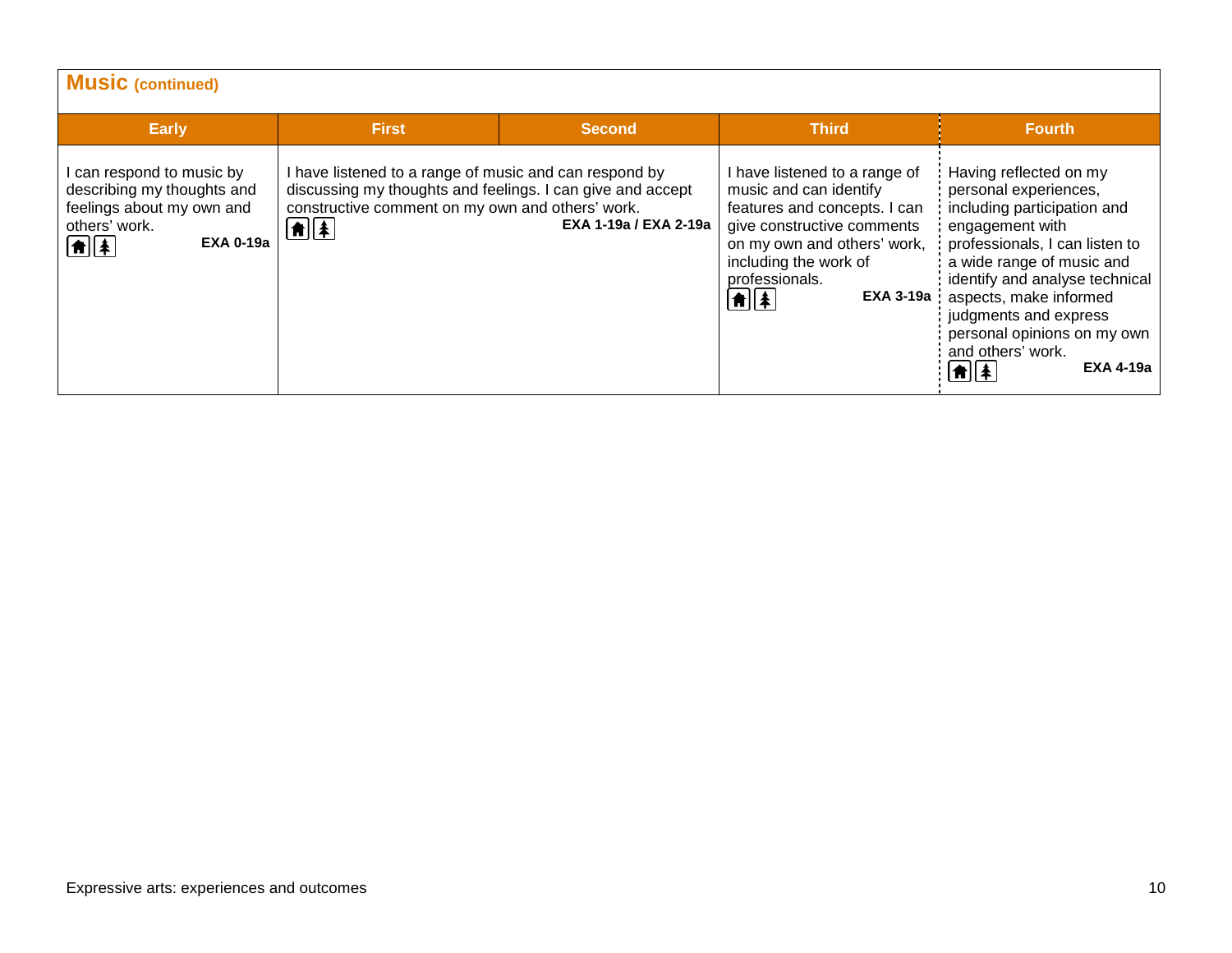# **Appendix – Explanations and glossary**

The following explanations of specific language are intended to help educators, parents, children and young people interpret the outcomes.

## **Art and design**

Opportunities to study design in the following contexts: graphic, product, fashion/textile, architecture, interior and jewellery should be made available across the five levels, taking balance and previous learning into consideration.

#### **Art and design concepts**

For example, space, scale, proportion and perspective.

#### **Art and design technology**

For example, computer software, photography, moving image media and screen printing.

#### **Design brief**

A written plan that identifies a problem to be solved, its criteria and its constraints. The design brief is used to encourage consideration of all aspects of a problem before attempting a solution.

#### **Design process**

A systematic problem-solving strategy, with criteria and constraints, used to develop many possible solutions to solve a problem. The process involves: investigation, development of ideas, production of solution and evaluation of solution.

#### **Expressive**

Activities involving the expression of personal ideas, thoughts and feelings in visual terms. This could include drawing, painting, sculpture, printmaking and photography.

#### **Form**

External three-dimensional outline, appearance or configuration of something that could be, for example, solid, transparent, rigid, flexible.

#### **Medium/Media**

Tool(s) for creating and presenting in art and design, such as chalks, drawing inks, gouache, acrylics, fabric dyes, printing inks, sculpting materials, jewellery metals and materials, and digital media, including photographs and moving image media.

#### **Visual elements**

The basic elements (building blocks) in art and design activities – line, shape, form, colour, tone, pattern, texture.

## **Dance**

## **Choreographic form**

Ways of creating dance, for example repeating phrases of movement.

## **Dance motif**

A short pattern of movement that expresses and communicates a mood, a feeling, an activity or an idea*.*

## **Dance sequences**

Routines which may contain the body actions of travel, turn, jump, gesture, pause and fall within safe practice.

## **Theatre arts technology**

For example lighting and sound equipment used to enhance performances.